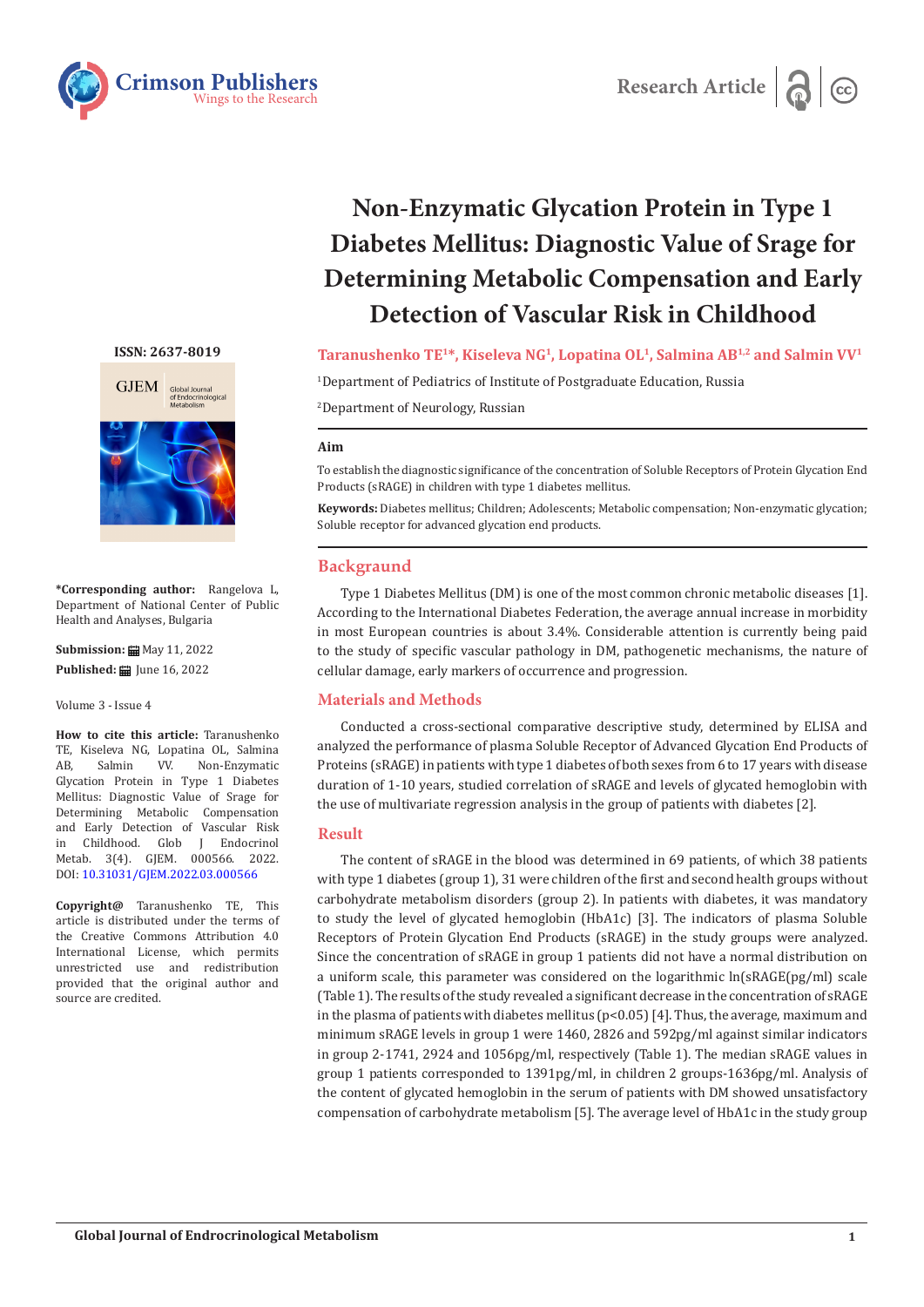was 9.36% with a minimum value of 5.9%, a maximum of 14.1% (median-9.32). It is likely that the decrease in the concentration of sRAGE in patients with DM is due to an increase in RAGE due to hyperglycemia, as well as a violation of the cleavage of sRAGE from RAGE, which may be mediated by endogenous insulin deficiency and secondary insulin resistance [6]. The data obtained suggest that low sRAGE values in patients with DM mark the degree of activation of the RAGE system and reflect the individual risk of vascular pathology [7]. The correlation between the level of sRAGE and glycated hemoglobin was studied using multivariate regression analysis in a group of patients with diabetes mellitus [8]. The results of the study revealed the dependence of the sRAGE indicator on the combined influence of several factors [9]. A significant regression model was found predicting the concentration of sRAGE by the level of glycated hemoglobin and puberty [10]. There were no gender differences with the changed sRAGE values. The presented data reflect the peculiarities of the influence of puberty on the metabolic compensation of diabetes [11]. It is known that the period of puberty is normally characterized by physiological insulin resistance and an increase in the secretion of counterinsular hormones [12]. These circumstances make it difficult to achieve the target values of glycemia in adolescents with diabetes [13]. The obtained data of the performed analysis established a significant effect on the concentration of sRAGE of a combination of elevated HbA1c and adolescence and allow us to attribute the puberty period to special risk factors in the formation of negative "metabolic memory" and in the occurrence of diabetic microangiopathies [14]. To study the relationship between sRAGE and HbA1c indicators in children with diabetes mellitus, an inverse regression model was created [15]. The results showed an inverse correlation and allowed the calculated level of HbA1c to be indicated by the concentration of sRAGE, gender and age [16]. The presented data reflect the diagnostic significance of soluble receptors of protein glycation end products in the assessment of

metabolic memory and allow us to consider sRAGE as a predictor of the formation of glucose toxicity in children with type 1 diabetes mellitus. Discussion: In this paper, the indicators of plasma soluble receptors of protein glycation end products (sRAGE) in children with diabetes mellitus are analyzed [17]. A significant decrease in the plasma concentration of sRAGE was found in patients with the pathology under consideration (p<0.05), which is probably due to an increase in the expression of Receptors for Protein Glycation end Products (RAGE) due to hyperglycemia, as well as a violation of the cleavage of sRAGE from RAGE, mediated by endogenous insulin deficiency and secondary insulin resistance [18]. In a group of patients with diabetes mellitus, the correlation between the level of sRAGE and glycated hemoglobin was studied using multivariate regression analysis [19]. The dependence of the sRAGE indicator on the combined influence of several factors is revealed [20]. The combination of elevated HbA1c and adolescence has been found to have the most significant effect on the sRAGE concentration, which makes it possible to attribute puberty to modifiable risk factors in the formation of negative metabolic memory and in the occurrence of diabetic microangiopathies [21]. To study the relationship between sRAGE and HbA1c indicators in children with diabetes mellitus, an inverse regression correlation model was created that allows determining the calculated level of HbA1c by sRAGE concentration, gender and age [22]. The presented data reflect the diagnostic significance of soluble receptors of protein glycation end products in the assessment of metabolic memory [23]. Thus, the performed study made it possible to assess the level of plasma sRAGE in type 1 diabetes mellitus, to present an analysis of the functional relationship between the values of HbA1c, sRAGE, gender and age-sex factors, to clarify the diagnostic significance of sRAGE for determining metabolic compensation and early detection of the risk of vascular pathology in childhood [24]. The authors declare the absence of obvious and potential conflicts of interest related to the publication of this article [25].

**Table 1:** sRAGE values in the normal and logarithmic scale and the Shapiro-Wilk normality criterion in the examined patients.

|                  | Mean  | <b>Median</b> | <b>Minimum</b> | <b>Maximum</b> | Std.Dev. | <b>Shapiro-Wilk W</b> | <b>Shapiro-Wilk P</b> |
|------------------|-------|---------------|----------------|----------------|----------|-----------------------|-----------------------|
| 1 group $(n=38)$ |       |               |                |                |          |                       |                       |
| sRAGE(pg/ml)     | 1460  | 1391          | 592            | 2826           | 557      | 0.915                 | 0,016                 |
| ln(sRAGE(pg/ml)) | 7,219 | 7,238         | 6.384          | 7,947          | 0.374    | 0.972                 | 0,575                 |
| $HbA, C(\%)$     | 9,36  | 9,32          | 5,9            | 14,1           | 1,96     | 0,974                 | 0,644                 |
| 2 group $(n=31)$ |       |               |                |                |          |                       |                       |
| sRAGE(pg/ml)     | 1741  | 1636          | 1056           | 2924           | 490      | 0,94                  | 0,217                 |
| ln(sRAGE(pg/ml)) | 7,426 | 7,4           | 6,963          | 7,981          | 0,2736   | 0,98                  | 0,887                 |

#### **References**

- 1. (2019) International Diabetes Federation (IDF), Diabetes Atlas, 9th (edn), Belgium.
- 2. [Chimikov AA, Severina AS, Shamhalova MS, ShestaKova MV \(2017\) The](https://www.dia-endojournals.ru/jour/article/view/8684?locale=en_US)  [role of mechanisms of "metabolic memory" in the development and](https://www.dia-endojournals.ru/jour/article/view/8684?locale=en_US)  [progression of vascular complications of diabetes mellitus. Diabetes](https://www.dia-endojournals.ru/jour/article/view/8684?locale=en_US)  [Mellitus 20\(2\): 126-134.](https://www.dia-endojournals.ru/jour/article/view/8684?locale=en_US)

3. [Dedov II, Shestakova MV \( 2015\) The metabolic memory phenomenon](https://pubmed.ncbi.nlm.nih.gov/26978167/) [in predicting the risk of vascular complications in diabetes mellitus.](https://pubmed.ncbi.nlm.nih.gov/26978167/) [Ther Arkh 87\(10\): 4-10.](https://pubmed.ncbi.nlm.nih.gov/26978167/)

4. Chernikov AA, Severina AS, Shamkhalova M, Shestakova MV (2017) The role of mechanisms of "metabolic memory" in the development and progression of vascular complications of diabetes mellitus. Diabetes Mellitus 20(2): 126-134.